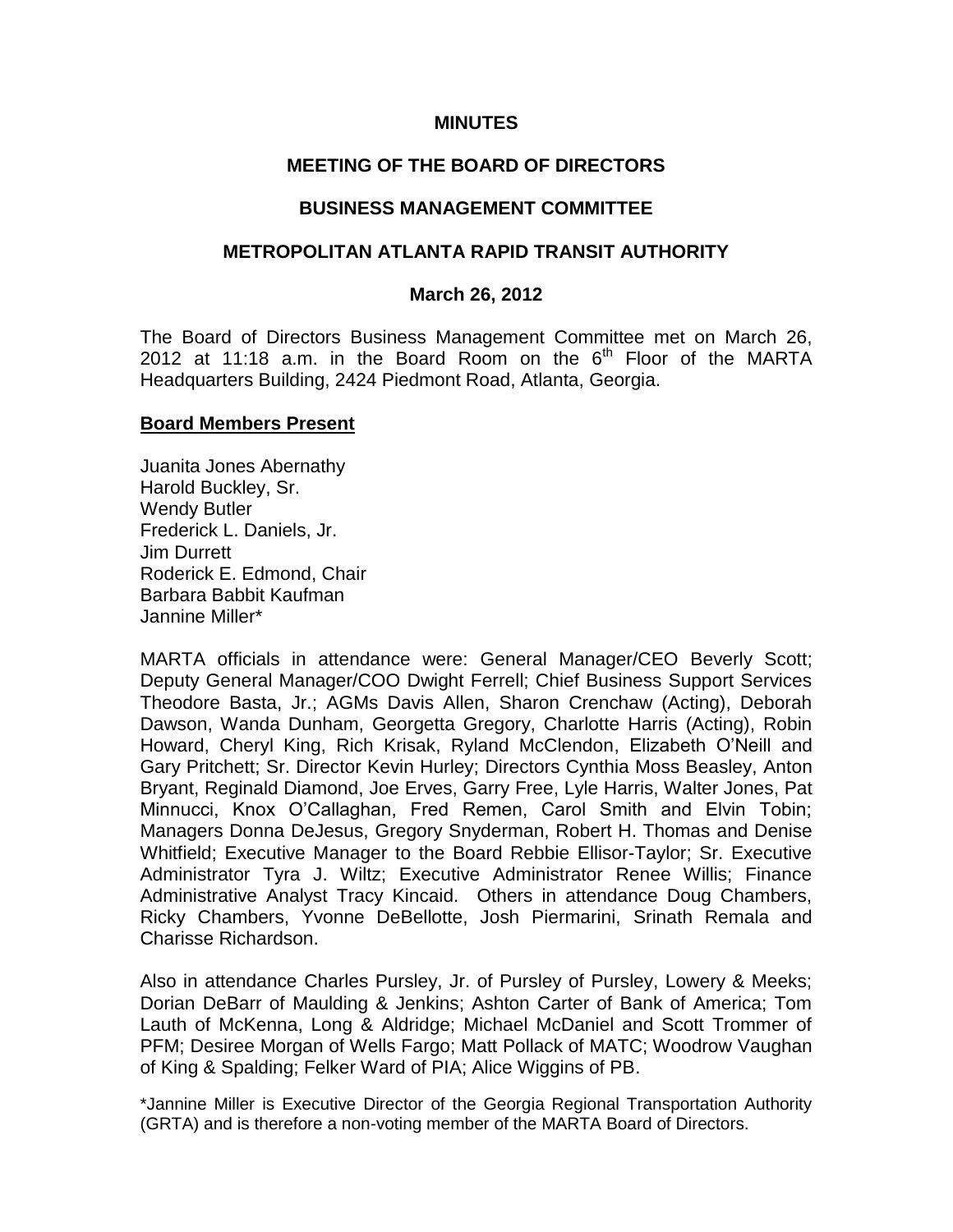# **Approval of the February 27, 2012 Business Management Committee Meeting Minutes**

On motion by Mr. Daniels seconded by Mrs. Abernathy, the minutes were unanimously approved by a vote of 7 to 0, with 7 members present.

## **Resolution Authorizing the Execution of a Federal Transit Administration New Freedom Program Subgrant Agreement with Rockdale County**

Mr. O'Callaghan presented this resolution for Board of Directors' approval authorizing the General Manager/CEO or her delegate to execute, on behalf of MARTA, a Federal Transit Administration (FTA) New Freedom Program subgrant agreement with Rockdale County, which would pass-through \$19,950 in FTA New Freedom funding to the County. Rockdale County's Department of Recreation and Senior Services would utilize this funding to provide a Voucher Transportation Program to support non-emergency medical, employment-related and basic shopping needs transportation services for adults and seniors with disabilities who are County residents.

Dr. Edmond said MARTA should receive an administrative fee when the right situation comes along for agreements such as these.

Mr. Allen agreed.

On a motion by Mr. Durrett seconded by Mrs. Butler, the resolution was unanimously approved by a vote of 7 to 0, with 7 members present.

## **Resolution Authorizing the Solicitation of Proposals for Automatic Teller Machines in MARTA Rail Stations, RFP P24674**

Ms. Whitfield presented this resolution for Board of Directors' approval authorizing the General Manager/CEO or her delegate, to solicit proposals for Automatic Teller Machines (ATMs) for MARTA's rail stations, by means other than competitive bidding. The selection of a preferred proponent shall be subject to the approval of the Board of Directors in accordance with Section 14{m) of the MARTA Act.

Mr. Buckley asked if safety concerns have been addressed satisfactorily with MARTA Police.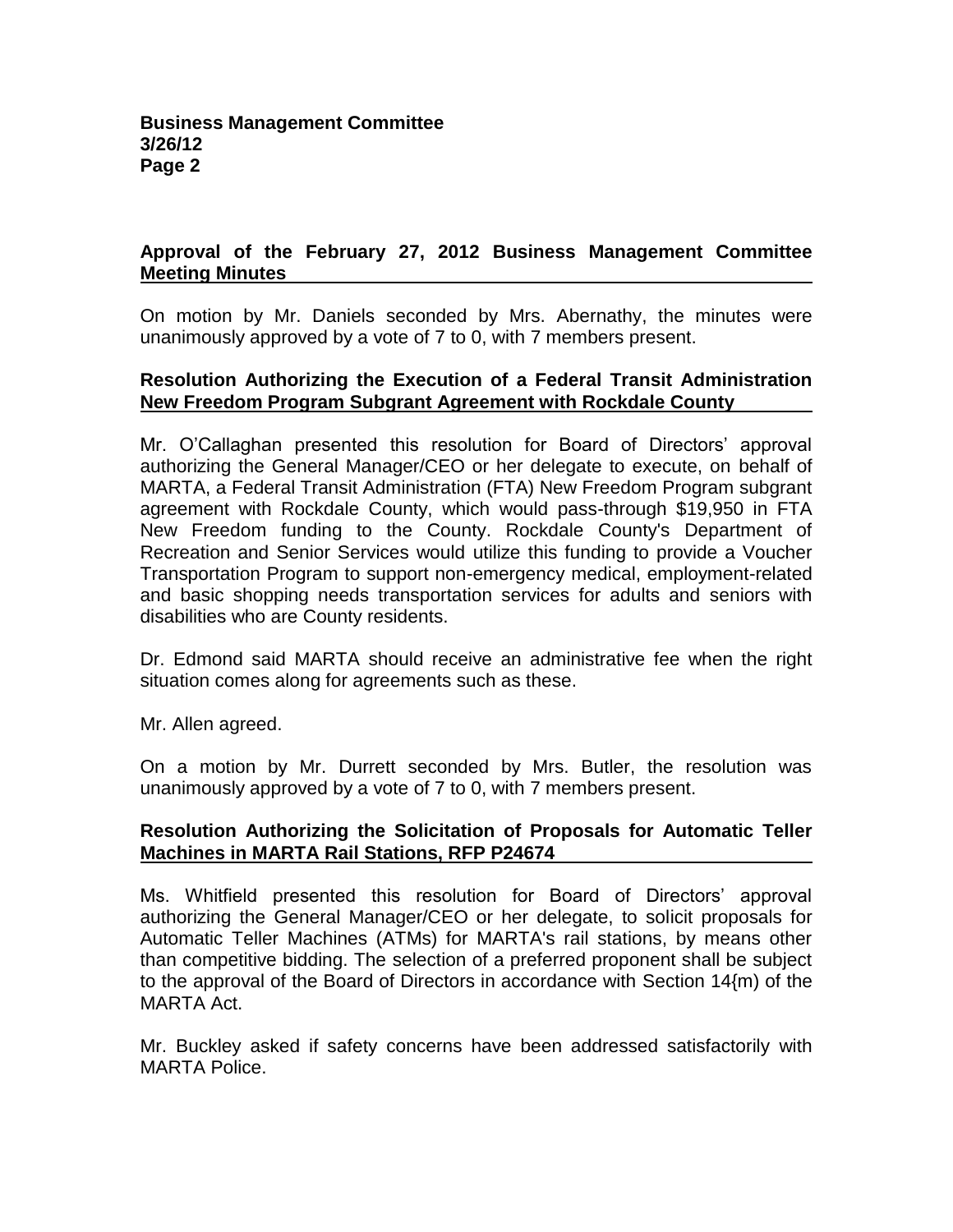Chief Dunham said based on what has been learned from peer agencies, criminal activity did not escalate.

Mr. Daniels asked about lease revenue from the banks.

Mr. Pursley said lease revenue is guaranteed. MARTA will receive a lease payment plus a percentage.

Dr. Edmond asked if MARTA could review an existing contract that Chicago Transit Authority may have with an existing bank. It would help for the Authority to understand what the standard language is.

Ms. Whitfield said MARTA does have a copy of one of their ATM agreements and would provide it to the Board.

Dr. Edmond said if indemnification is standard that is fine. If not, it is an issue that the Board can take up individually.

Mr. Daniels asked Chief Dunham about discussions held with CTA's Chief of Police.

Chief Dunham said Chicago Transit Authority and several agencies researched operate 24/7 whereas MARTA closes at 2:00 a.m. MARTA will have to make sure that all gates and stations are closed and secured. CTA's Police Chief said location is the key – a heavily used station is a good fit.

Mr. Daniels said cameras built into the ATMs would be helpful in serving as a deterrent.

Chief Dunham added that ATM vandalism in MARTA's service area is very low.

On motion by Mrs. Kaufman seconded by Mrs. Butler, the resolution was unanimously approved by a vote of 7 to 0, with 7 members present.

## **Briefing - Debt Program Near Term Transaction**

Mr. Hurley briefed the Committee on the Debt Program Near Term Transaction.

MARTA's Finance Team:

• MARTA Finance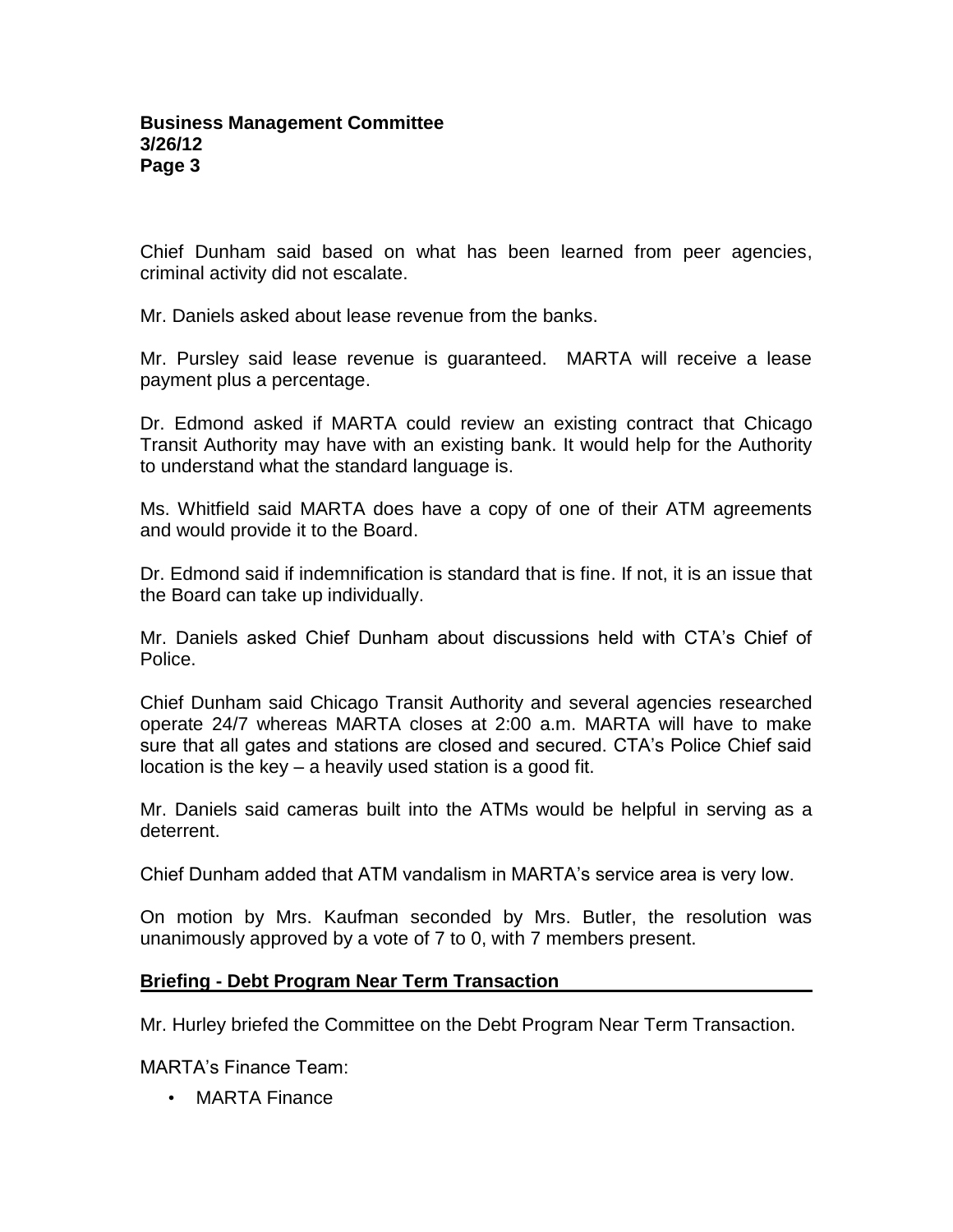- Davis Allen, AGM of Finance/CFO
- Kevin Hurley, Sr. Director
- Miguel Figueroa, Sr. Financial Analyst
- Public Financial Management: Financial Advisor
	- Scott Trommer, Managing Director
	- Michael McDonald, Senior Managing Consultant
- Pinnacle Investment Advisors
	- Felker Ward, Managing Member
- McKenna Long & Aldridge: Special Counsel
	- Thomas Lauth, Partner
- King & Spalding: Bond Counsel
	- Woodrow Vaughan, Partner

MARTA Series 2012 Fixed Rate Bonds for Commercial Paper (CP) Program Pay-Off and Series 2003A Refunding Savings:

- Series 2007C and 2007D Commercial Paper Program
	- o Total Commercial Paper outstanding: \$324,000,000
		- Rates are reset periodically (not longer than 270 day maturity)
		- $-$  Provides flexible and efficient capital funding
		- Liquidity for redemptions provided by Letter of Credit (LOC) from JP Morgan and Wells Fargo
		- Remarketed by Barclay's, JP Morgan and Samuel Ramirez
		- Traditionally fixed out when program reaches size
		- Series 2003A Refunding
- Series 2003A
	- o Issued to refund Series 1993A Bonds
	- o Only a portion (42.7%) of outstanding bonds can be advance refunded
	- o Total Par Refundable: \$20 MM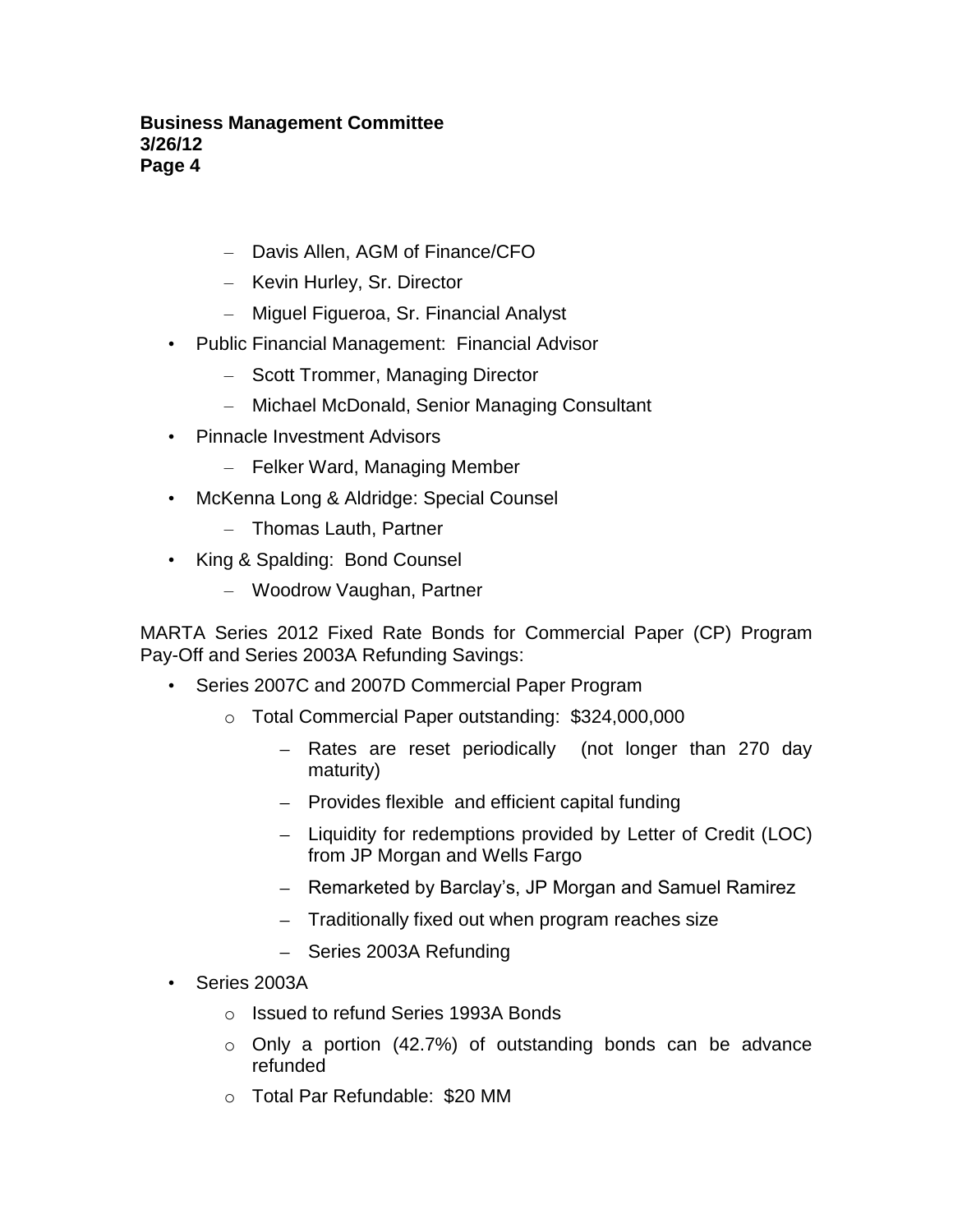- o Call Date: 7/1/2013
- Refunding
	- o Current rates (3/9/2012) provide PV savings of **\$2.2 million or 11%**
	- o Authority policy of 3% savings or more
	- o Can be done efficiently with Series 2012A Bonds
		- Reduced costs of issuance
		- Reduced time
		- Immediate debt service savings
- Annual Savings for Series 2003A Refunding
	- o Savings shown in today's dollars and inclusive of all issuance costs
	- o Savings level is continually monitored by PFM
	- o All bids rejected if savings under 3% (Currently at 11% or \$2.2 million)

Next Steps for Fixed Rate Issues:

- Sale document preparation and distribution for both 2012A Series (CP Pay Down) and the Series 2012B (2003A Refunding)
- Ratings Agency presentations
- Competitive sale for both transactions held on Board meeting date
	- o All Investment Banks invited to bid
	- o Confirm 2003A refunding savings level and accept or reject bids for that tranche
	- o Confirm lowest bid on Commercial Paper Pay Down
- Board approval with final rates and debt service
- Defease selected Series 2003A bonds
- Execute Pay Down of Current Commercial Paper Program
- Closing
- Process takes 6-8 weeks from initial approval

MARTA Series 2000A and 2000B Variable Rate Bonds Letter of Credit Replacement or Alternative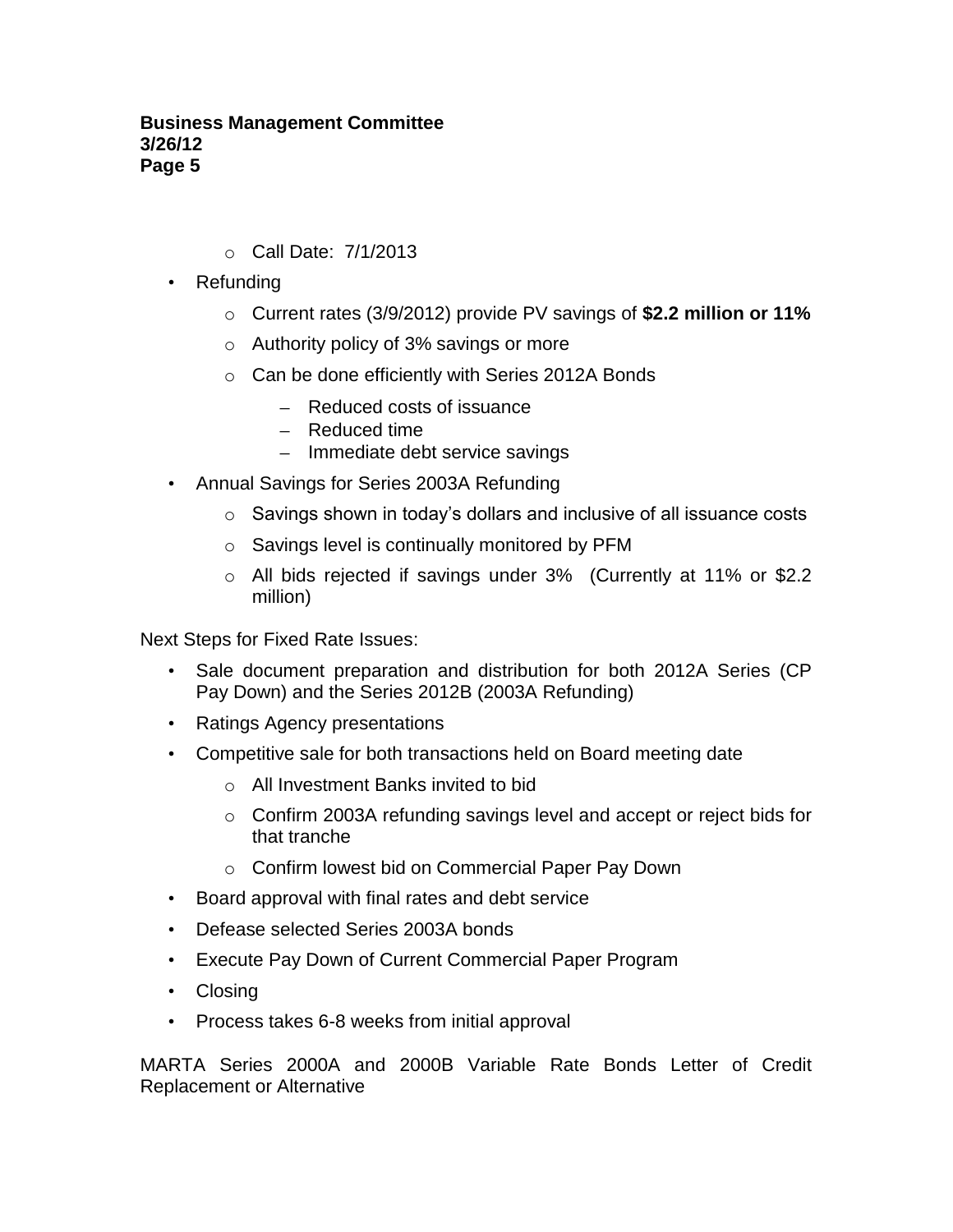- Mechanics
	- o Bond rates reset weekly based on market demand
	- o Investor repayment on demand secured by Letters of Credit from JP Morgan and US Bank for .74% annually
	- o Average interest rate past two years: .25%
	- $\circ$  All in rate: .99%
- Letter of Credit Explanation
	- o LOC renewed in August 2010 for 2 year term
	- o Must be renewed or have alternate financing vehicle in place by late June 2012
	- o Prudent debt management for Authority to maintain a portion of debt in variable rate mode

LOC Renewal Pros & Cons

- Pros
	- o Minimal effort to renewal process
	- o Market participants have expressed interest in renewing/bidding
	- o Average interest rate past two years: .25%
	- o All in rate: .99%
- Cons
	- o Bonds trade on bank rating
		- Moody's report on downgrading 9 prominent banks (not JPM at this time)
	- o Any downgrade will increase interest rate on 2000AB bonds
	- o Early indications of pricing show LOC costing \$400,000+ more annually than alternative

Alternative to LOC Renewal

- Index Notes or Direct Purchase Notes
	- o Bonds trade at set spread to index (estimated: SIFMA + 30 basis points)
		- Removes bank downgrade risk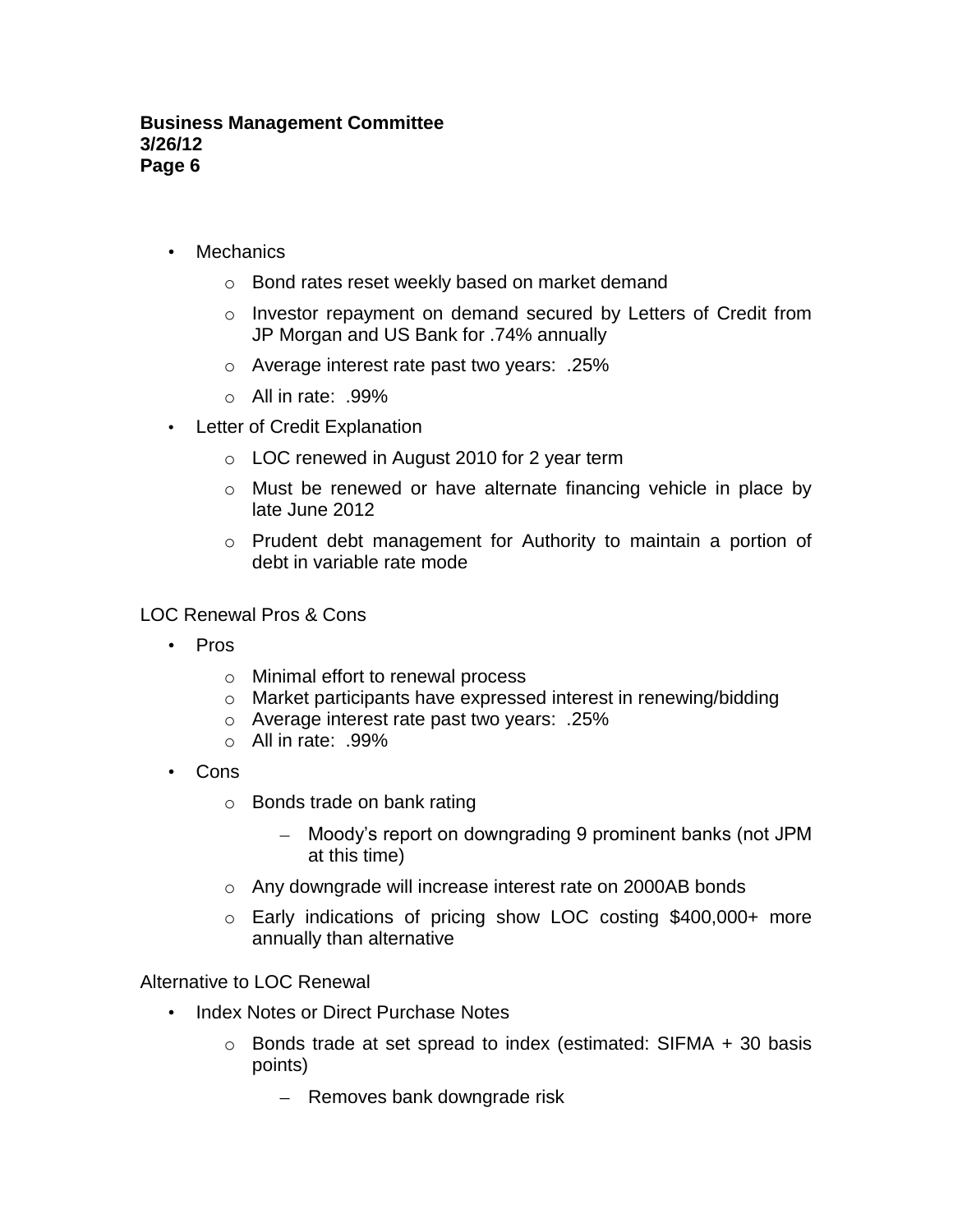- $-$  Potentially cheaper than bank LOC
- o Interest rate is reset weekly
	- Maintains variable rate exposure and risk
	- Short end of interest rate curve
- $\circ$  Fixed maturity date (2-5 years) No investor option put risk
	- Reduced call/redemption flexibility for Authority
- o Does not require LOC

Proposed Next Steps

- Issue RFP for LOC and Index Based Note products simultaneously
- Compare pricing and risk of each proposal and select the winning bid and method
- Provide Board with analysis of alternatives
- Board approves selection and pricing
- Closing timeframe approx. 6 weeks from Board approval
- State of GA recently executed same process
	- o Went forward with Index Based Note Option

Mr. Durrett asked staff to explain the term "fixed".

Mr. Hurley said "fixed" refers to a known percentage – CP has a variable rate, the Finance Team goes out and "fixes" that rate.

Mr. Daniels asked what is the difference between a competitive sell and a negotiable sell.

Mr. Hurley said in a competitive sell vendors place their bids through an electronic bidding system which weighs the best prices for MARTA. A negotiated transaction requires permission from the Board. A vendor is selected based on certain criteria then the transaction, pricing and fees are negotiated with that individual vendor.

Dr. Edmond asked what is the benefit of a competitive sell.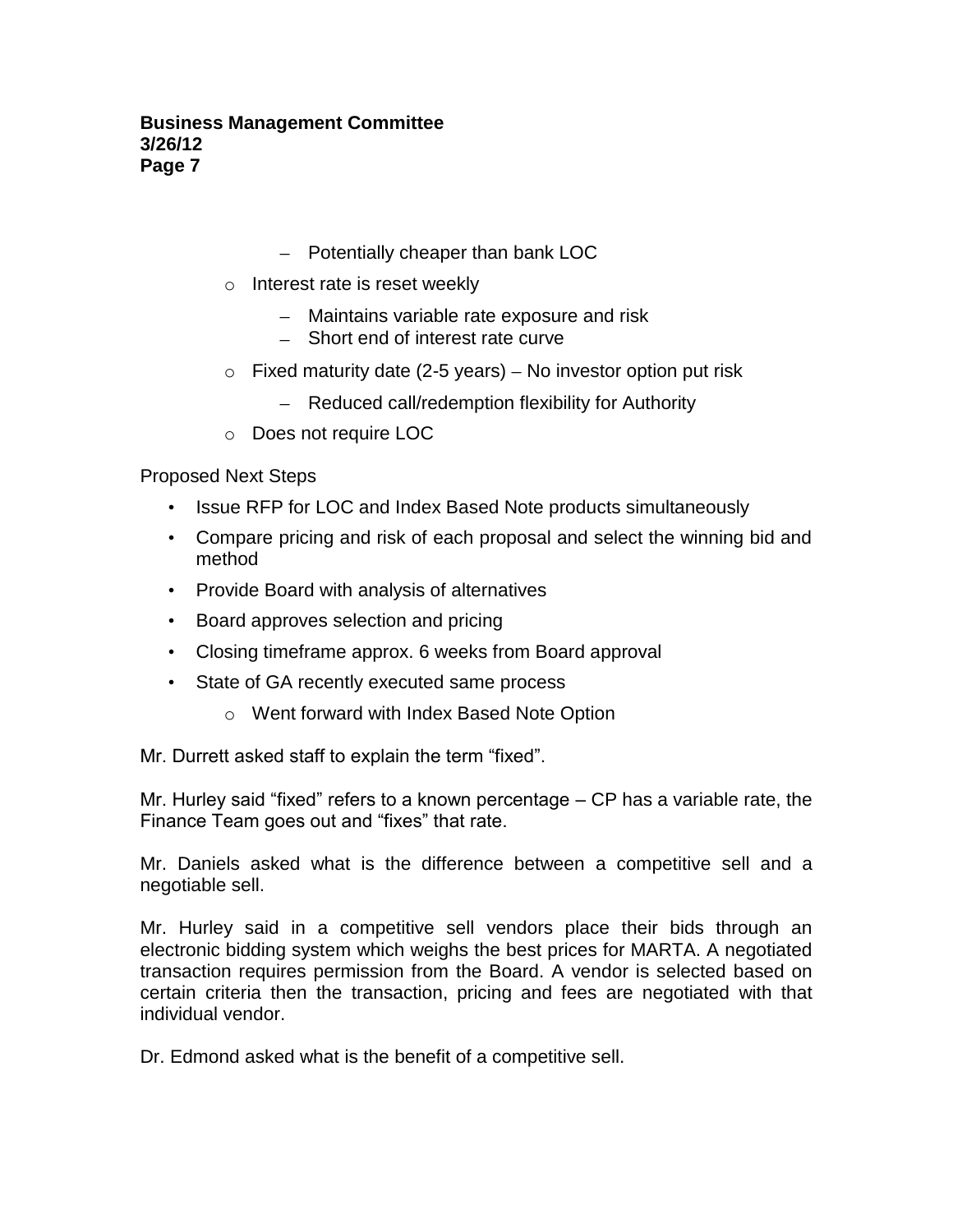Mr. Hurley said MARTA has had very successful bids – 9 or more entities coming in to bid on the Authority's instruments. The pricing has been compared to other entities that have issued on that day to see if the bids are competitive with other issuers whether they have been negotiated or not. MARTA's bids have always been very competitive and at times better than most with the same credit rating.

Mr. Daniels said he would like to see the cost perspective on a negotiated piece.

Mr. Hurley said the MARTA Act requires competitive bids; to do negotiated, MARTA would need jurisdictional approval.

## **Briefing - FY13 Operating Budget Update**

Mr. Basta and Mr. Allen briefed the Committee on the FY13 Operating Budget Update.

Original Working Assumptions

- Financials based on February 2011 *GSUEFC* Sales Tax Projections, With entire increase flexed to Operating (at 85% To Operations, 15% To Reserves)
- $\triangleright$  Steady State Service Levels
- $\triangleright$  Permanent Elimination of 50/50 Sales Tax Restrictions (post 6/2/13)
- Continuation of "\$0" Annual Salary Increases for All Represented and Non-Represented Employees (represents an *8 year period* through the end of FY 2016)
- $\triangleright$  No fare increase until FY 2014 (\$2.75 Base & 40 Pass Multiple)
- Capital Program at \$185M in FY 2012
- $\triangleright$  Reserves at  $+/-$ \$85M at the end of FY 2016
- Mid-Fiscal Year 2013 Budget Reassessment based on initial KPMG Phase II Reviews/Recommendations

Changes to Working Assumptions

- Revised *GSUEFC* Sales Tax Forecast Received In December 2011
	- $\circ$  Loss of \$130+M (7%) over FY 2012-16 Time Frame
- $\triangleright$  Permanent Removal of 50/50 Sales Tax Restriction in doubt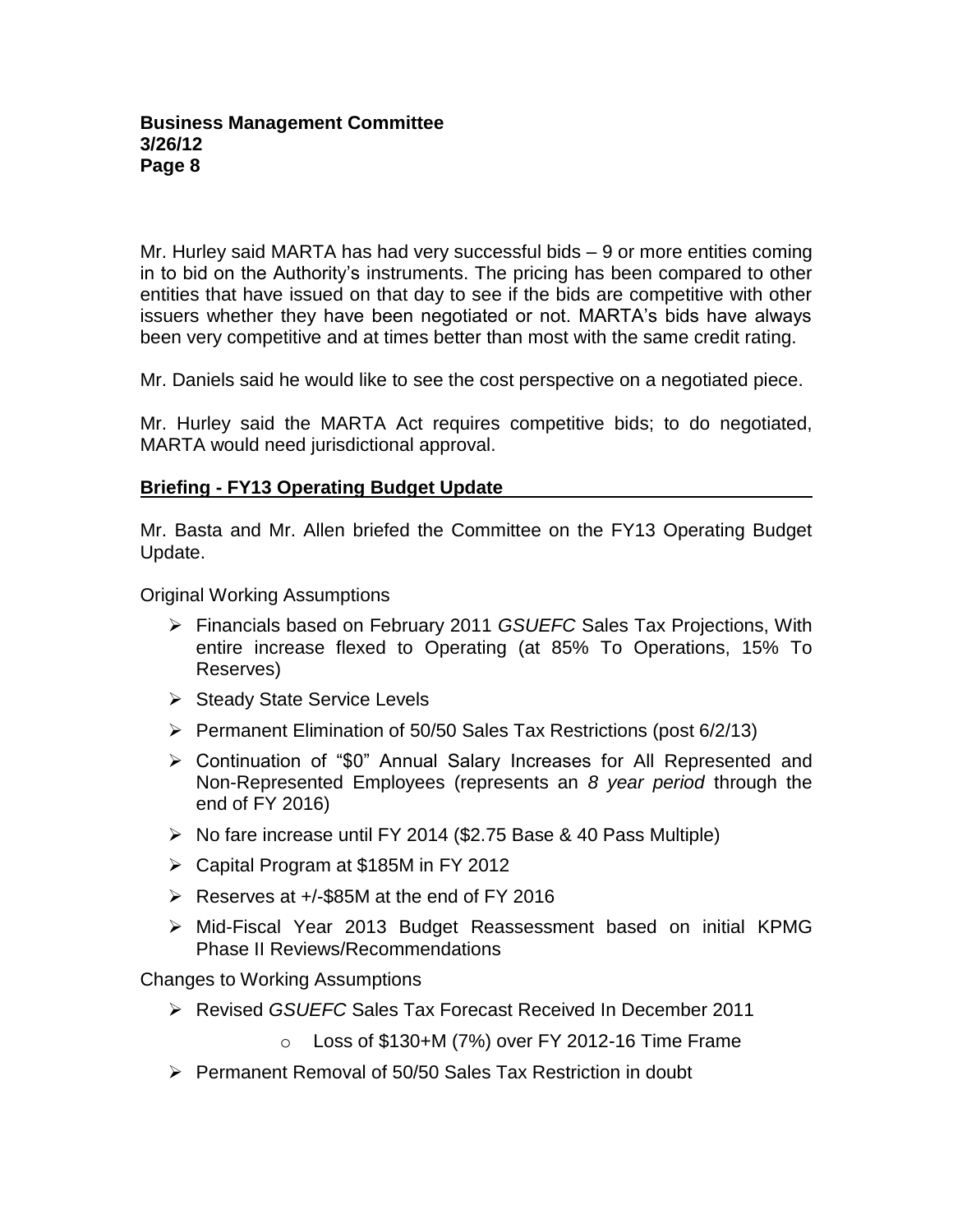- o Alternative Extension of 3 Years Under Discussion
- Non-Discretionary Annual Costs of \$13.8M Added to FY 2013 Base
- Flexing of \$25M Capital (5309 Funds) to Operating (Preventive Maintenance)
- $\triangleright$  With three (3) year extension of 50/50 relief and no other action, Reserves projected at \$23.3M by the end of FY 2015
- $\triangleright$  Need for Mid-Fiscal Year 2013 Budget Reassessment imperative

MARTA's Focus on Long-Term Financial Sustainability

- Maintain, at a Minimum, MARTA ACT mandated Level of Reserves (at +/- \$40M annually) through 2012-2016 Plan Period
- $\triangleright$  Eliminate dependency on use of Reserves to balance the budget
- $\triangleright$  Match Expenses to Revenues
	- o Resize/Restructure Agency to projected Revenue Streams (-\$40-50M)
	- o Prepare For Labor Contract Negotiations (\$0 In FY 2012-16 Plan)
- $\triangleright$  Identify and act on new Revenue generating opportunities
- $\triangleright$  In conjunction with KMPG's Organizational Review and other internal management initiatives
	- o Implement immediate near-term structural cost reduction measures that impact FY 2013 directly;
	- o Develop FY 2013 mid-year expense reduction action plans;
	- o After Board review and approval in September/October, prepare to and/or implement mid-year expense reduction action plans
	- o Determine next steps in developing FY 2014 budgets

Transforming MARTA's Current Business Model

- $\triangleright$  Identify and Act On New Revenue Generating Opportunities
	- *Near Term Initiatives*
		- o Complete final review of Wi-Fi RFP Proposals and present findings at April BMC meeting;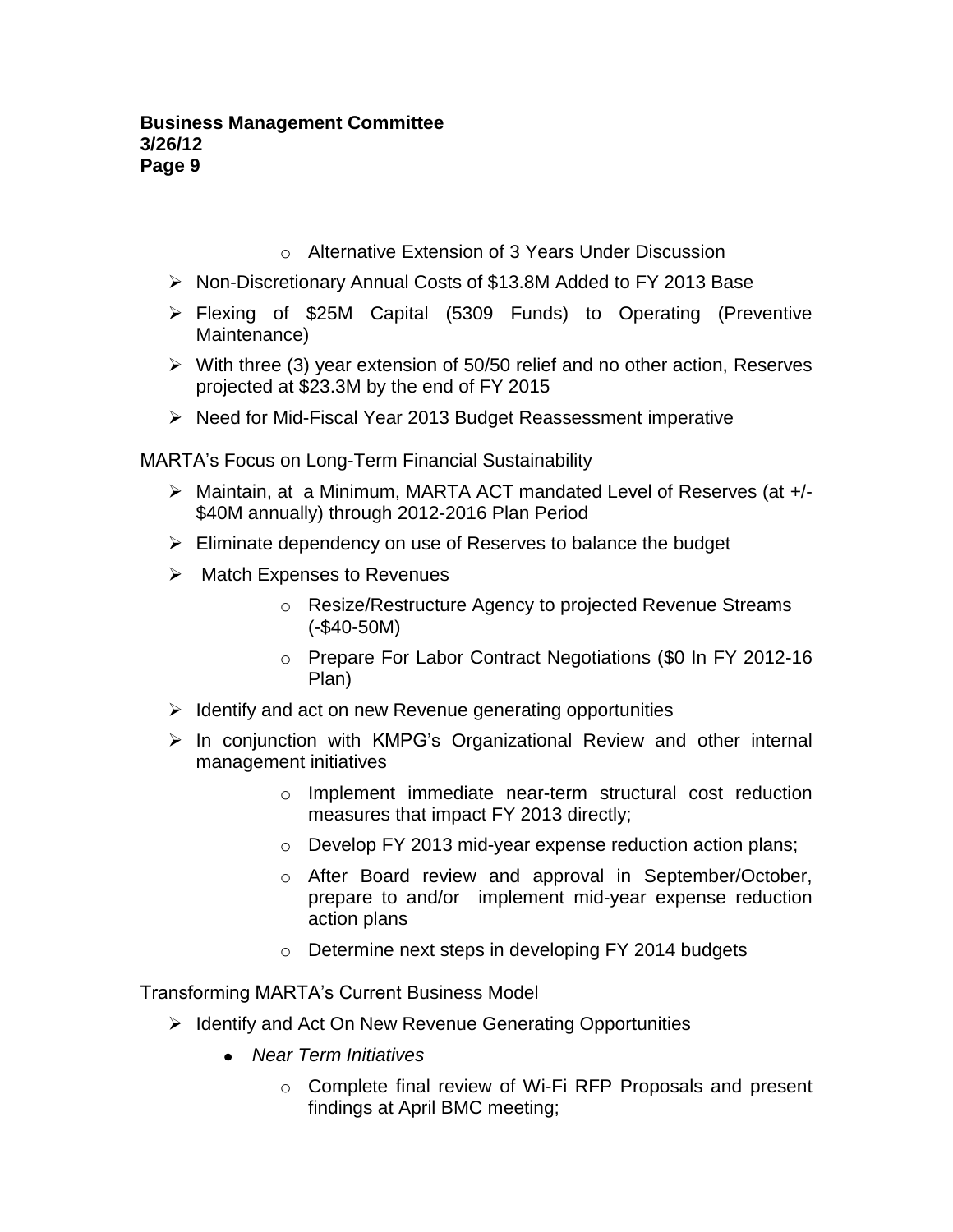- o Evaluate/Select/Award contract for snack machines in stations – estimated at \$100k annually starting in  $3^{\text{rd}}$  Q 2012
- o Issue RVP/Select/Award contract for ATM's in stations estimated at \$100k annually starting in  $4<sup>th</sup>$  Q 2012
- o Issue/RFI/RFP/Select/Award contract for retail outlets in stations
- *Longer Term Initiatives* 
	- o Review existing Board Policies, with initial prioritization on four having Budget Development and Revenue Generating impacts
		- $\triangleright$  Service Standards
		- **EXECTE Reserve Levels**
		- $\triangleright$  Fares
		- $\triangleright$  Advertising
- ▶ Near Term Structural Cost Reduction/Containment Measures (FY13)
	- o Initiate review and provide recommendations on revisions to MARTA Bus and Rail Service Standards
	- o Increase Non-Represented Employee Medical Premium Co-Shares & Pension Contributions to Industry Standards (Active, Retired & Police)
	- o Incorporate Management Consolidation/Reduction target at 10% of existing positions' salaries and benefits
	- o Reduce miscellaneous Expenses and Services
	- o Re-evaluate impacts of medical cost increase projections and determine ability to implement plan design changes
	- o Begin preparing for Contract Labor Negotiations (Contract Ends 6/13), especially regarding Structural Pension and Medical Benefit Plan Changes
- Longer Term Initiatives (Plan and Implement in FY13 and Beyond)
	- o Develop Mid-Year Budget Reduction/Cost Containment Action Plans for approval and implementation in second half of FY 2013 and beyond
		- $\triangleright$  KPMG List of 49 Priority Items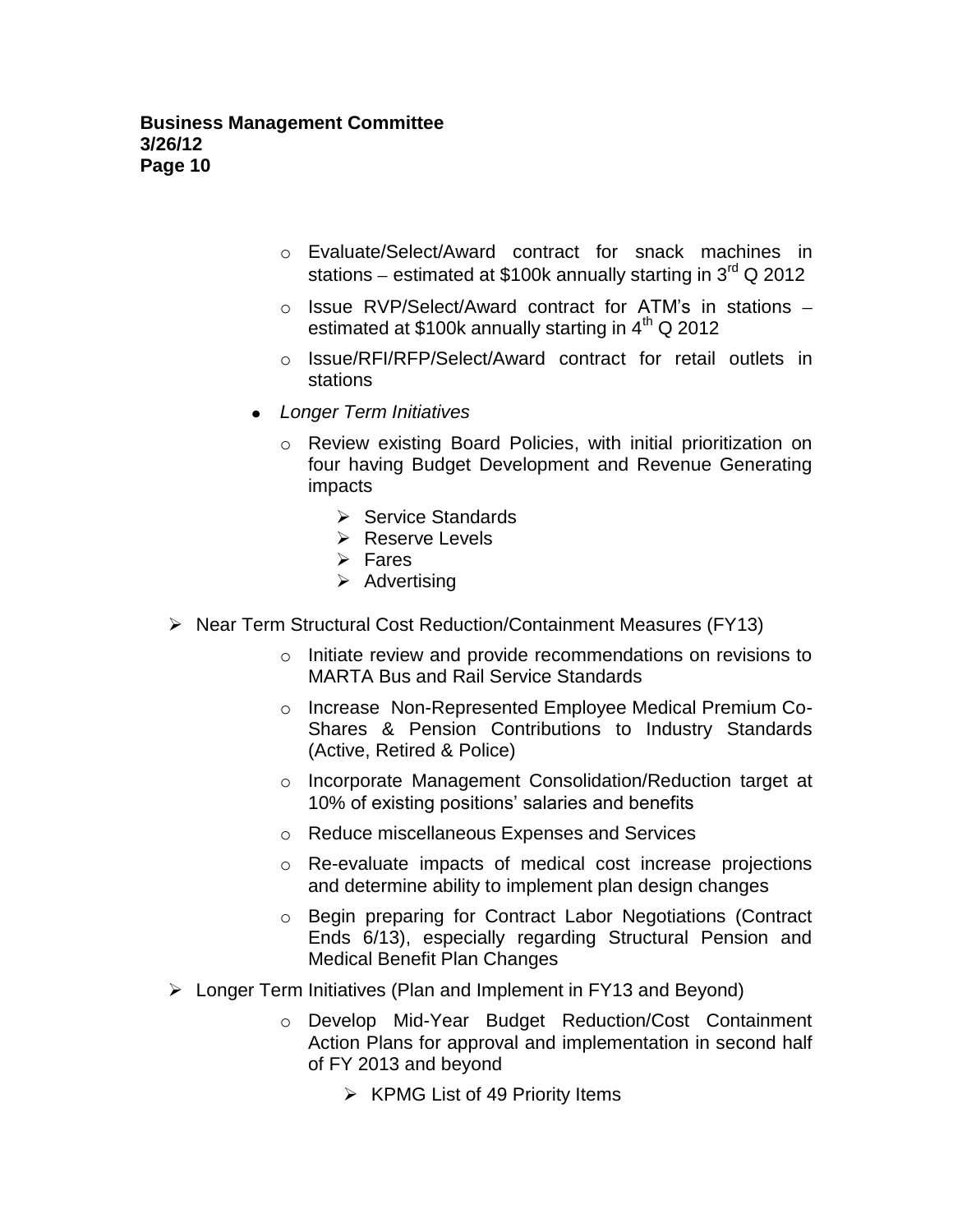- $\triangleright$  Other Initiatives
- $\circ$  Key dates re-evaluate financial position & long-term sustainability
	- $\triangleright$  Status of TIA Referendum 07/12
	- $\triangleright$  Sales Tax Reforecast 09/12
	- $\triangleright$  Develop FY 2014 Budgets 11/12
	- Plan/Implement Additional Resizing/Restructuring Actions as Appropriate In FY 2014 Budgets
- *Current Status FY 2012-16 Budget Development* b*ased On:*
	- o 50/50 Relief continuing for three years through FY 2016
	- o December 2011 Sales Tax Forecast holding to projection
	- o Immediate implementation of short-term Structural Cost Reduction/Containment and Revenue Generating Initiatives
	- o *Projected Reserve Levels*
		- $\ge$  \$51.9M at year-end 2015
		- $\ge$  \$33.2m at year-end 2016

Operational outcomes and financial impacts associated with the KPMG Organizational Review (and other management cost reduction/resizing initiatives) are not yet factored into reserve level projections.

Dr. Edmond said he would like to see the healthcare costs for Represented employees as well as the savings with Kaiser Permanente versus having employees choose their own doctor through another plan.

Dr. Scott said MARTA will ultimately need a resize of approximately \$50M over a three year period of time.

Mr. Daniels said it is important to not lose sight of the recommendations that can be implemented in 2013.